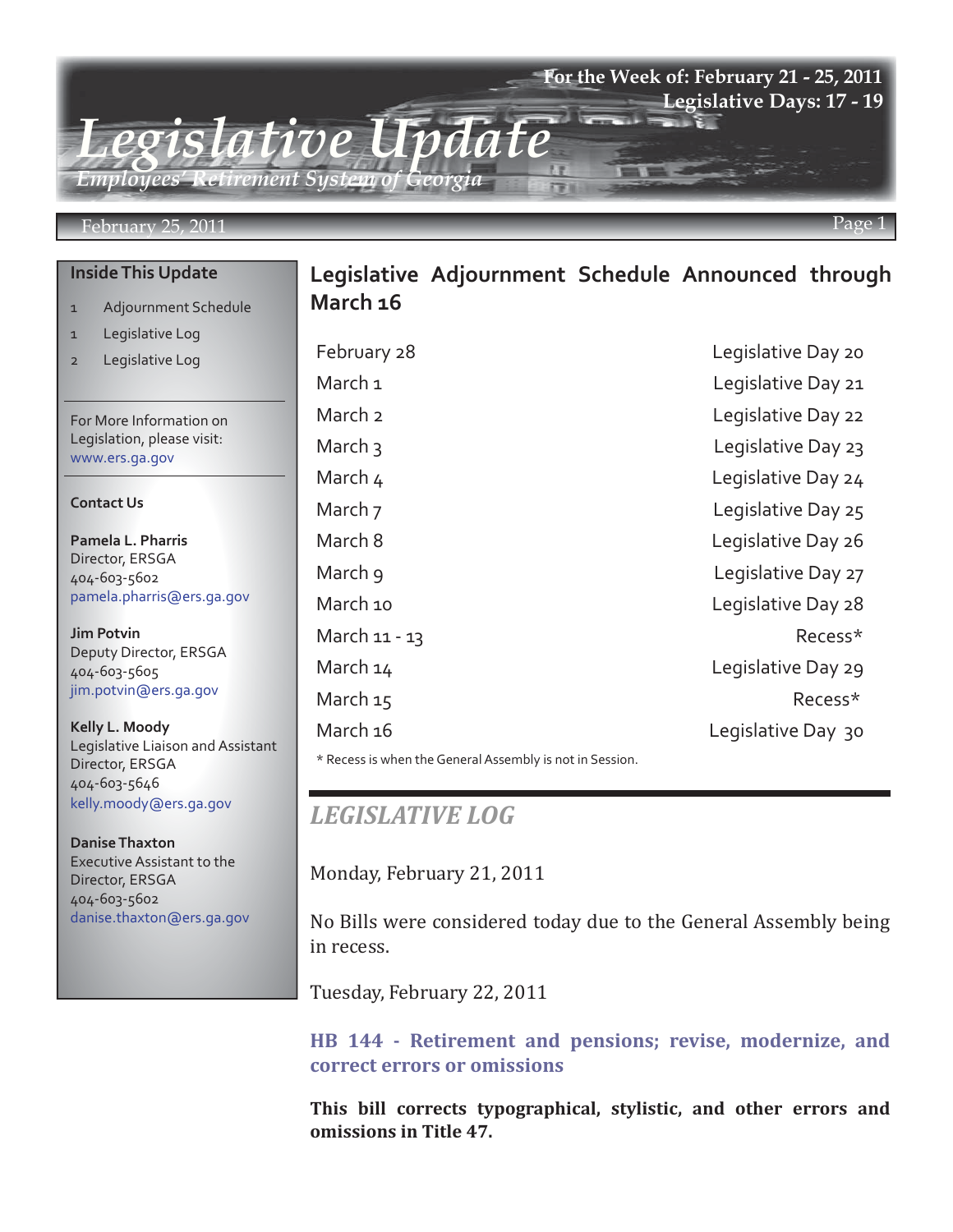# *LEGISLATIVE LOG - Continued*

**HB 144 received a DO PASS from the House Code Revisions Committee.**

### **[HB 293 - Retirement bills; define a certain term](http://www.legis.ga.gov/Legislation/20112012/110554.pdf)**

**This bill amends the definition of a fiscal retirement bill in the Public Retirement Systems Standards to include any bill or amendment which grants a public retirement system an insurable interest in active or retired members, or authorizes or directs a public retirement system to expend or obligate funds to purchase life insurances on its members. Upon passage of this legislation, a bill of such nature will be required to go through the Retirement Committee.** 

**HB 293 was assigned to the House Retirement Committee by the full House.**

**[HB 295 - Georgia State Employees Pension and Savings Plan; transfer of accrued benefit;](http://www.legis.ga.gov/Legislation/20112012/110559.pdf)  provide**

**This bill provides for transfers between the GSEPS Plan under the Employees' Retirement System (ERS) and the Teachers Retirement System (TRS) with retirement benefits being calculated on a pro-rated basis.** 

**An individual could have nine years of TRS service and then transfers to the ERS Georgia State Employees' Pension and Savings Plan (GSEPS) plan and loses the benefit they had under TRS. TRS is a 2% formula and ERS is now a 1% formula. This was an oversight when the new GSEPS plan was created and passed by the legislators in 2009. This creates a windfall situation for some and a huge loss for others.** 

**HB 295 was assigned to the House Retirement Committee by the full House.**

**[HB 297 - Retirement and pensions; public systems prohibited from expending funds for](http://www.legis.ga.gov/Legislation/20112012/110561.pdf)  certain purposes; provide**

**This bill prevents any public retirement system from having an insurable interest in the system's active or retired members unless benefits are paid to a designated beneficiary or the member's estate.**

**HB 297 was assigned to the House Retirement Committee by the full House.**

**[HB 308 - Public retirement systems; duties of boards of trustees; provide](http://www.legis.ga.gov/Legislation/20112012/110619.pdf)**

**Prior to July 1, 2010, boards of trustees of public retirement systems were subject to applicable provisions in Title 53 dealing with Common Law fiduciary duties. However, an oversight occurred when the statute was amended last session. This bill adds needed provisions to Title 47 concerning Common Law fiduciary duties for boards of trustees of public retirement systems.**

**HB 308 was assigned to the House Retirement Committee by the full House.**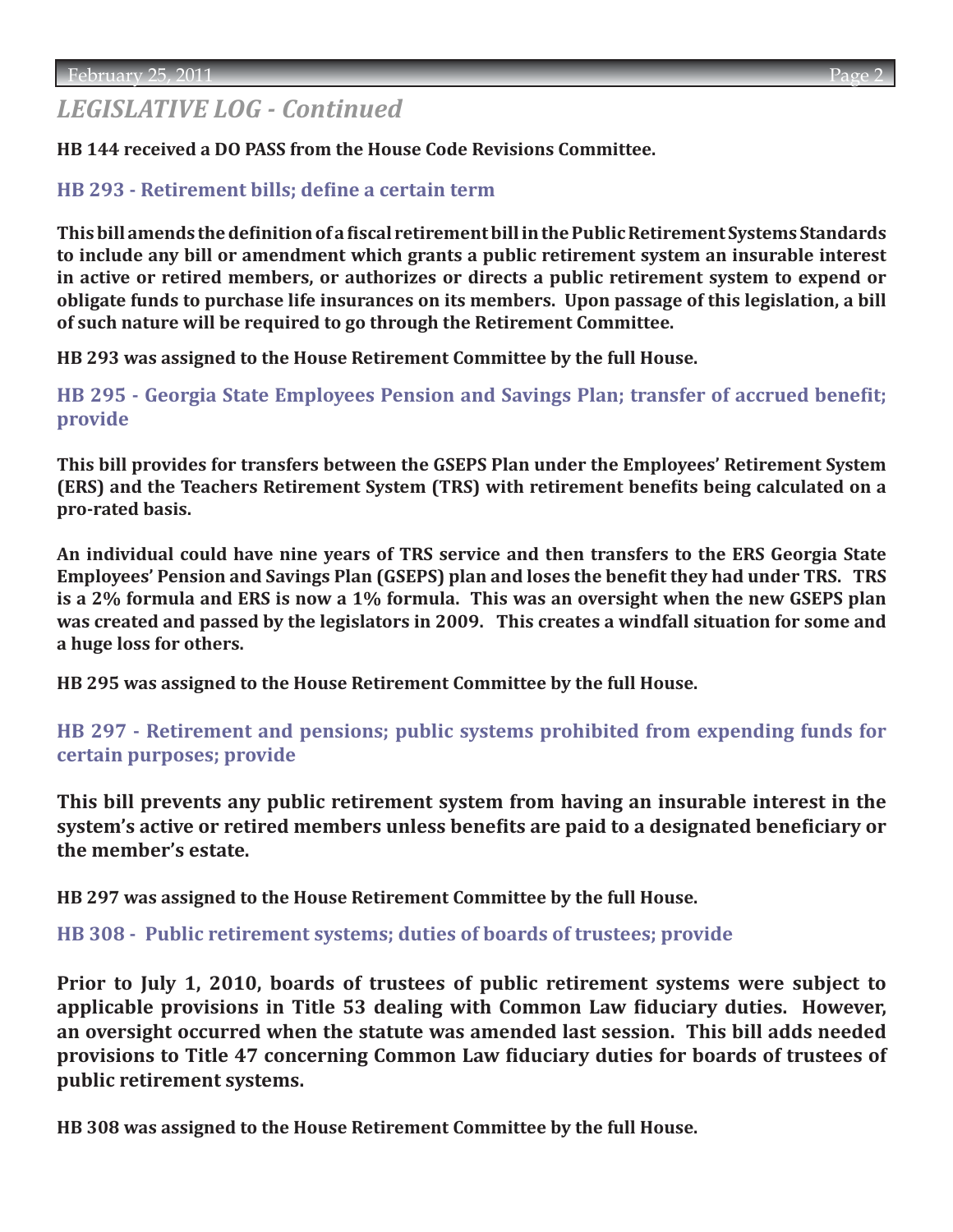## *LEGISLATIVE LOG - Continued*

Wednesday, February 23, 2011

### **[HB 293 - Retirement bills; define a certain term](http://www.legis.ga.gov/Legislation/20112012/110554.pdf)**

**This bill amends the definition of a fiscal retirement bill in the Public Retirement Systems Standards to include any bill or amendment which grants a public retirement system an insurable interest in active or retired members, or authorizes or directs a public retirement system to expend or obligate funds to purchase life insurances on its members. A bill of such nature will be required to go through the Retirement Committee.** 

**HB 293 received a DO PASS from the House Retirement Committee.**

**[HB 297 - Retirement and pensions; public systems prohibited from expending funds for](http://www.legis.ga.gov/Legislation/20112012/110561.pdf)  certain purposes; provide**

**This bill prevents any public retirement system from having an insurable interest in the system's active or retired members unless benefits are paid to a designated beneficiary or the member's estate.**

**HB 297 received a DO PASS from the House Retirement Committee.**

**[SB 137 - Retirement; update certain cross-references to Chapter 11 of Title 15; provide for](http://www.legis.ga.gov/Legislation/20112012/110865.pdf)  conditions**

**This bill updates references in Title 47 relating to the Juvenile Code effective July 1, 2013. The Juvenile Code is being updated and this legislation is a companion bill to the update.**

**SB 137 was assigned to the Senate Judiciary Committee by the full Senate.**

Thursday, February 24, 2011

**[HB 344 - Georgia Judicial Retirement System; creditable service for prior service; provide](http://www.legis.ga.gov/Legislation/20112012/110966.pdf)**

**This bill allows any Juvenile Court Judge that is an active member of the Judicial Retirement System (JRS) to purchase up to five years of creditable service for past service as a full-time county Associate Juvenile Court Judge who was not eligible to participate or did not vest in a local retirement plan.**

**This would be a significant change to JRS, as it adds a provision to allow Juvenile Court Judges to receive creditable service for county Associate Juvenile Court Judge service. Currently, Associate Juvenile Court Judges are not allowed to be members of JRS, as they are viewed as county employees.**